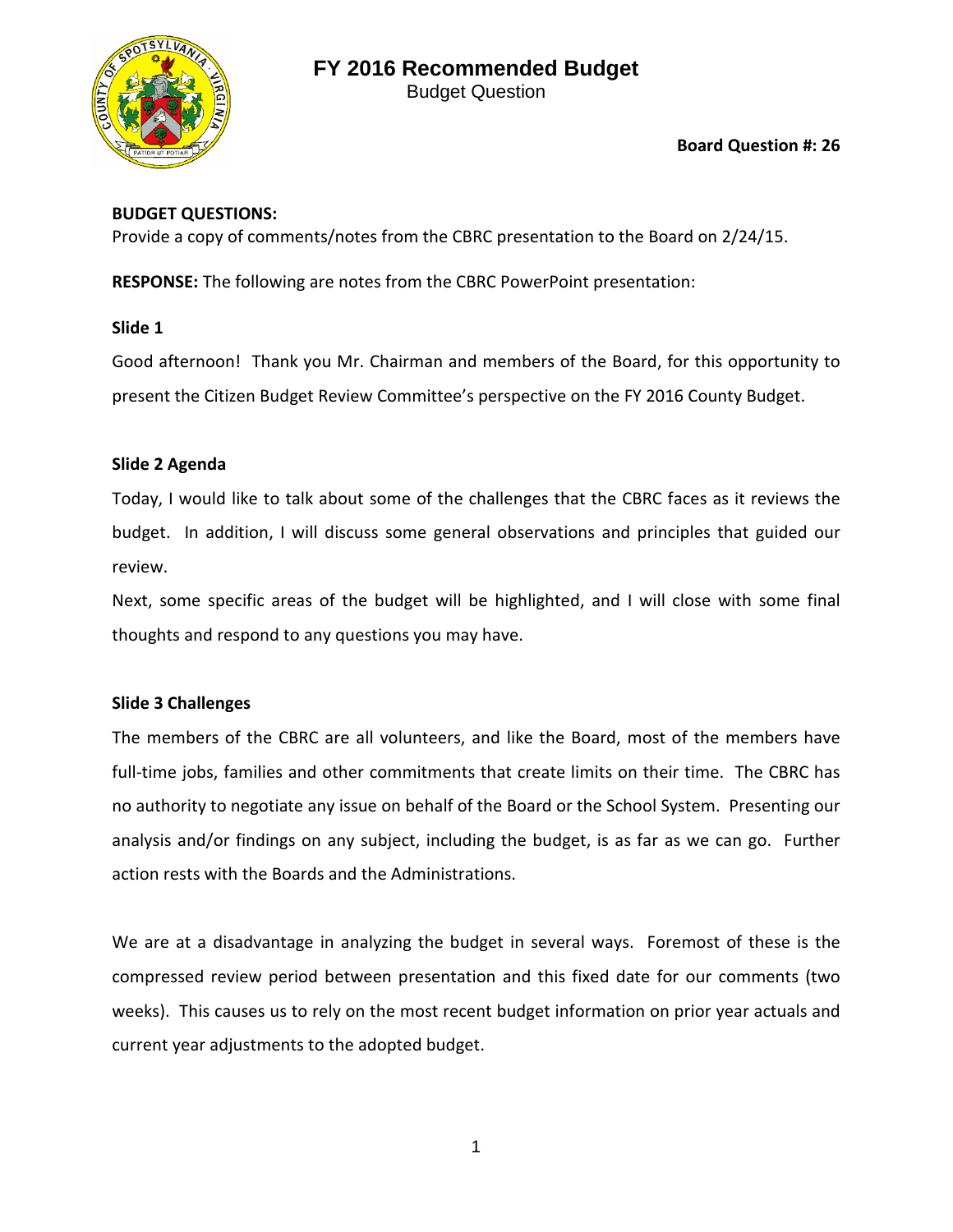# **FY 2016 Recommended Budget** Budget Question

This information is not available until after the closing of the prior fiscal year and the submission of the CAFR – mid-November this past year. The proposed budget is not at the same level of detail as the executed budget and some interpretation must be applied using the rationale provided in the proposed budget.

Therefore, we have reviewed FY13 and FY 14 actual budget execution, FY 15 Adopted and Adjusted budget, and the FY16 proposed budget and developed our comments based on that data.

We represent and have focused on providing the perspective of the typical citizen. We have used our own experiences and situations as well as comments made in Board meetings and newspapers, and discussions with our neighbor citizens to frame our review.

### **Slide 4 General Observations**

Several observations surfaced during our review. I will discuss each of these items in more detail as we continue:

[As expected, citizens resist tax increases and yet ask for more services/support

This situation creates a dilemma for both the citizen and the Board

Studies across the country show, just as here, that the gap between revenue and expenditures is increasing

Finally, there are some actions that can be considered]

#### **Slide 5 Resistance**

Citizens face increasing costs with limited income increases.

We know that the Equalized Real Estate Tax Rate (last year's revenue amount plus 1%) means a Real Estate tax increase.

An increased car tax rate, means tax increases when car values go up, new cars are bought, and/or the Commonwealth car tax relief is reduced (as is being discussed by the current leadership).

Food costs are rising. The protein group (meat, poultry, fish and eggs) has risen almost 9.5% in the last year.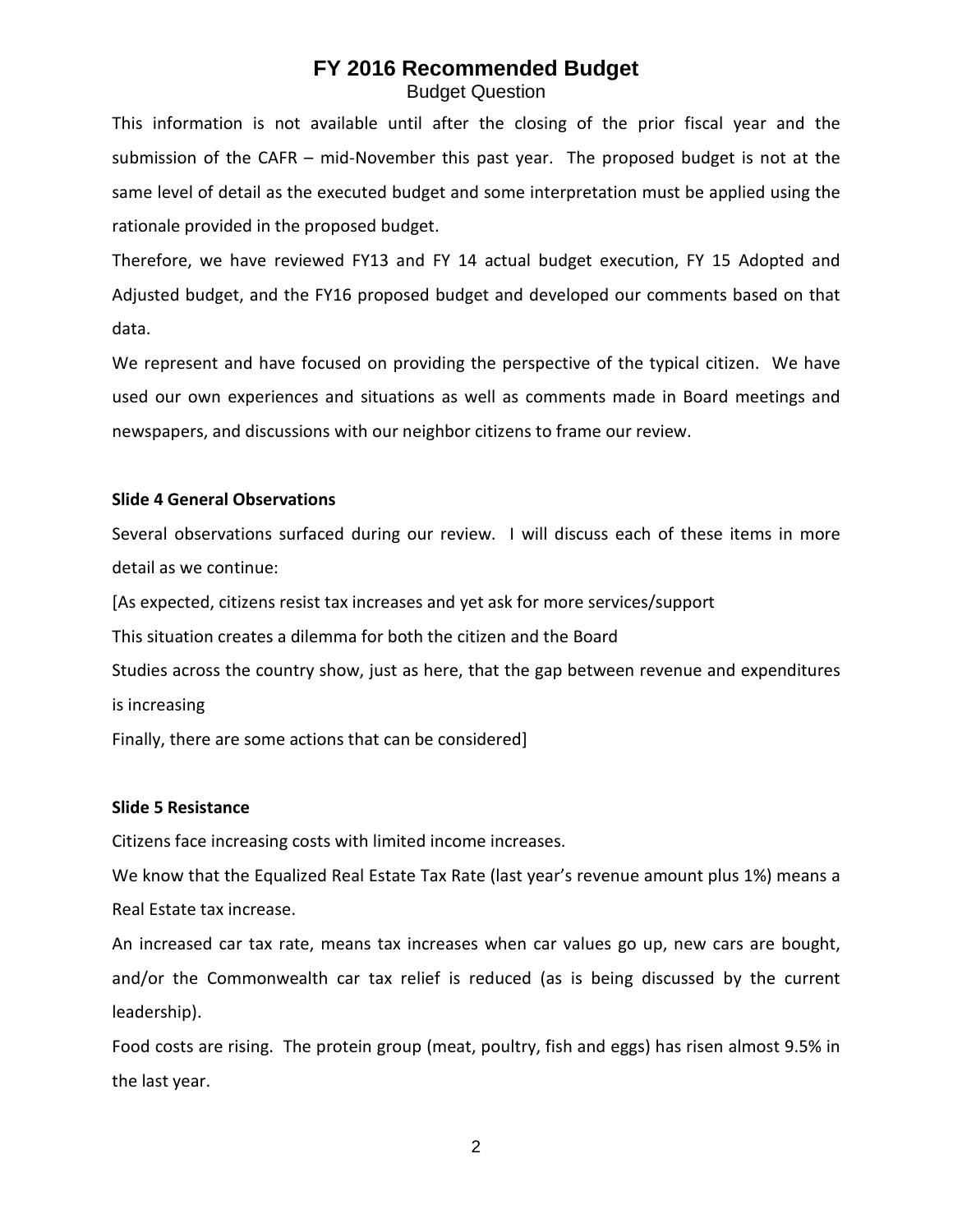## **FY 2016 Recommended Budget** Budget Question

We all know that Insurance costs are rising. That includes Health Care, auto, and various types of home insurance.

Finally, housing costs are on the increase whether you live in a single or multi-family residence, as owner or renter. And utilities are increasing in cost, as our own water/sewer director can attest with the recent increase.

With this and more as a backdrop, the citizen has reached a painful dilemma.

#### **Slide 6 Dilemma**

This critical juncture means that citizens and the Board must make a Choice! We talk about levels of service, but what do we mean? When we call for medical help, do we want rapid response with full treatment capability and fully trained EMTs, or do we want a basic diagnostic and first aid team? When we turn on water, do we want as much as we need immediately, or do we want to do laundry only at certain times? Each of these choices has a greatly different cost. The reality is that levels of service often get defined by the amount of money available versus what we would like.

If citizens want the same level of services that they get today, then they must understand and agree that they will have to pay more taxes, even if they demand only equalized tax rates.

If they want tax levels to remain the same, then they must agree that the level of services will be reduced, because the same level of tax revenue will not buy the same capability.

If they want more or higher levels of services, then they will have to accept even more taxes than just the equalized rates.

We recognize that the results of the last Bond Referendum have produced a mixed signal on this issue. But in approving the bond questions citizens did, they were agreeing to some level of higher tax.

#### **Slide 7 Gap**

Because our budgets must be balanced, our choice is seen as either to keep spending in check or to grow revenue – or, to juggle between the two. It is generally accepted that spending needs are out-pacing revenue growth at all levels of government.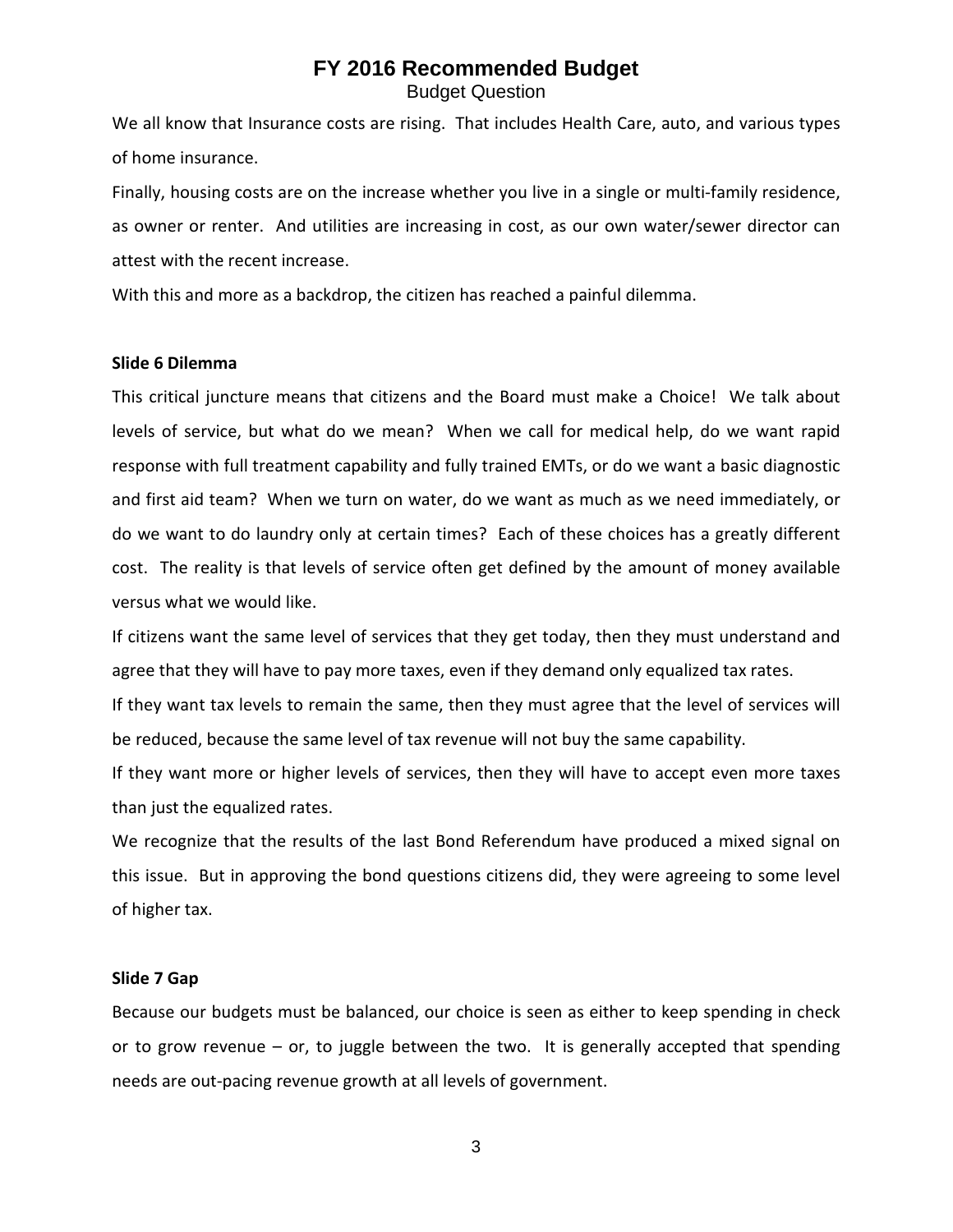Budget Question

Revenue transferred from the state level is always being constrained with the resulting call for citizens to pay more in taxes – both to the state and to the county.

The federal and state governments are continually adjusting the requirements levied on the local governments.

Debt service costs are rising and will continue to do so even as debt is retired and new debt issued.

In many places in the country, real estate property tax is referred to as "School Tax". The real estate tax collected this year does not even cover the money transferred to the School System – in fact, the transfer amount equals over 110% of the real estate property tax. To bring the real estate tax rate into line with the school transfer amount would require adding 9 to 10 cents to the current tax rate.

Finally, some nationwide studies have predicted that given the current economy and current taxing structures, local governments would experience an 18% gap between revenue and spending within the next decade.

#### **Slide 8 Chart**

But, let's look at our own experience.

This chart presents twenty years of county growth data. This period could represent a generation. It begins with 2001, and uses budget data to show growth to the present day. Finally, the future growth is based on the 5-year financial forecast from the proposed budget. The columns represent the percentage of growth from 2001 through 2020.

Most striking is the growth of the financial elements versus the population elements. The first three population elements increase by less than 70% each while the School transfer amount increases 100% and the County operations increases more than 190%. The other revenue items (real estate tax collections, total property tax collections, and total General Fund collections) all will grow more than 100%.

The five-year financial forecast used for the future years is calculated based on a set of assumptions made by the County staff. As the CBRC may not agree with budget actions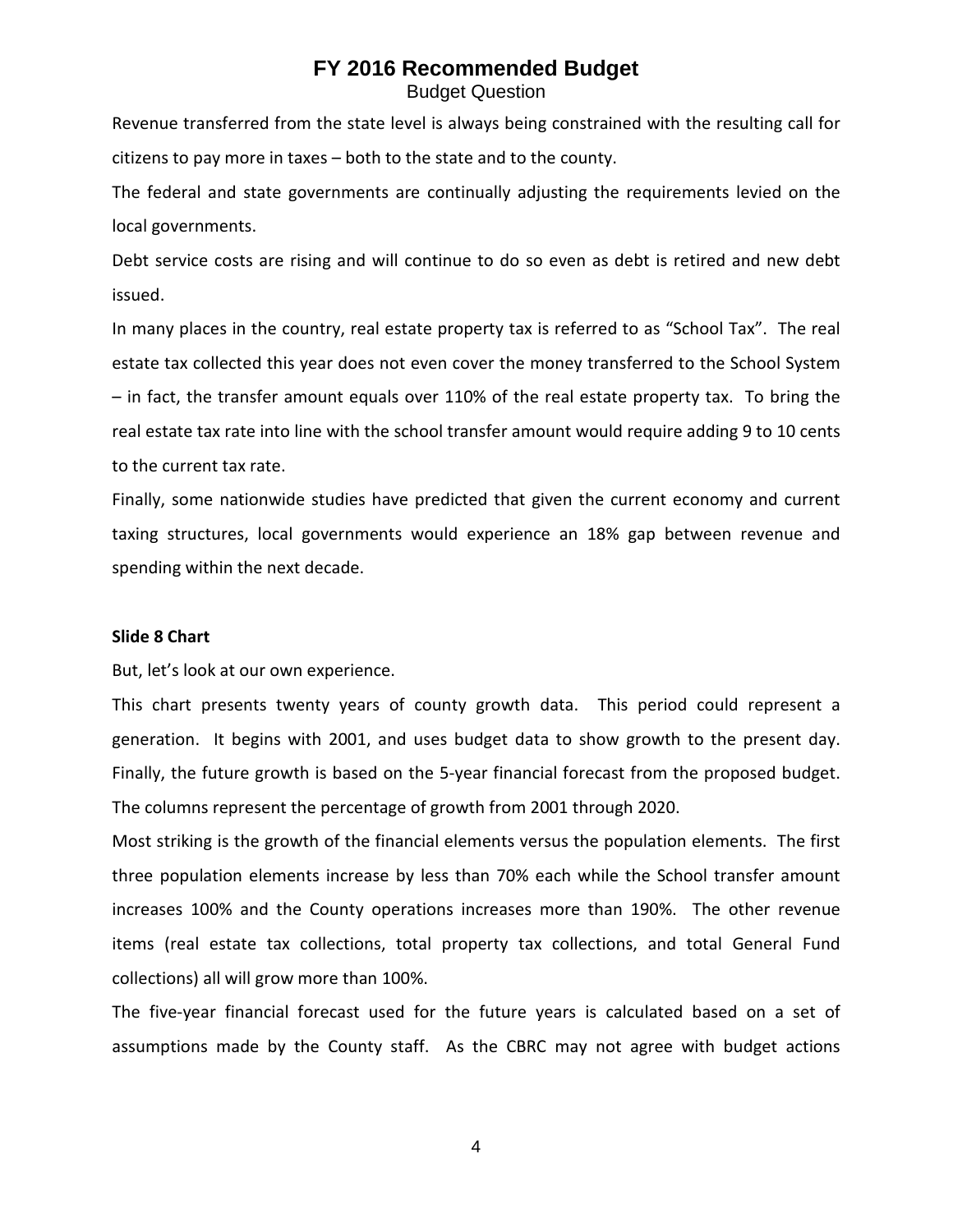Budget Question

required by these assumptions, we encourage the Board to carefully review the assumptions and guide the County staff accordingly.

However, the forecast demonstrates that a gap will exist between revenue and expenditures, and that gap could be as high as \$28.9M, in 2020. In fact, for FY2016, the gap started at \$3.8M.

#### **Slide 9 Actions**

Given that most citizens want to hold back on raising their tax burden, spending must be restrained. So what do we do? Here are some general ideas.

First, we have noted that there are functions and actions being performed by county departments that are not essential or not their responsibility. Therefore, eliminate nonessential and non-revenue positive activities, such as certain activities in the Sheriff's department.

We recognize that personnel benefit costs are difficult to control. However, we should set FY 2016 budgets for operating costs to match FY2014 actual amounts. This would free up \$3.6M from the proposed budget. We agree that the School transfer amount should remain at \$116.4M. Any increase in the School Transfer amount over this number should be added directly to the Real Estate Property Tax Rate.

More revenue than expected has been identified in several budget areas. This extra revenue should be retained and not distributed for routine or non-essential expenses. The fact that urgent needs and mandated actions seem to arrive with ever greater frequency suggests that a larger accumulated general fund/rainy day fund balance (fiscal stability reserve) is needed. Staff projects \$4.8M excess fiscal stability reserve at the end of FY2015.

Because we cannot issue bonds for some expenses, we must have a source for the dollars required. Pay-as-you-go expenses will require tax increases if we do not put aside extra dollars that become available.

Finally, no tax revenue (meaning cash) should be used to fund any item that was included in the approved bond referendum questions. No department should receive cash for capital projects if those projects could be considered part of an approved bond question. One example is fire trucks.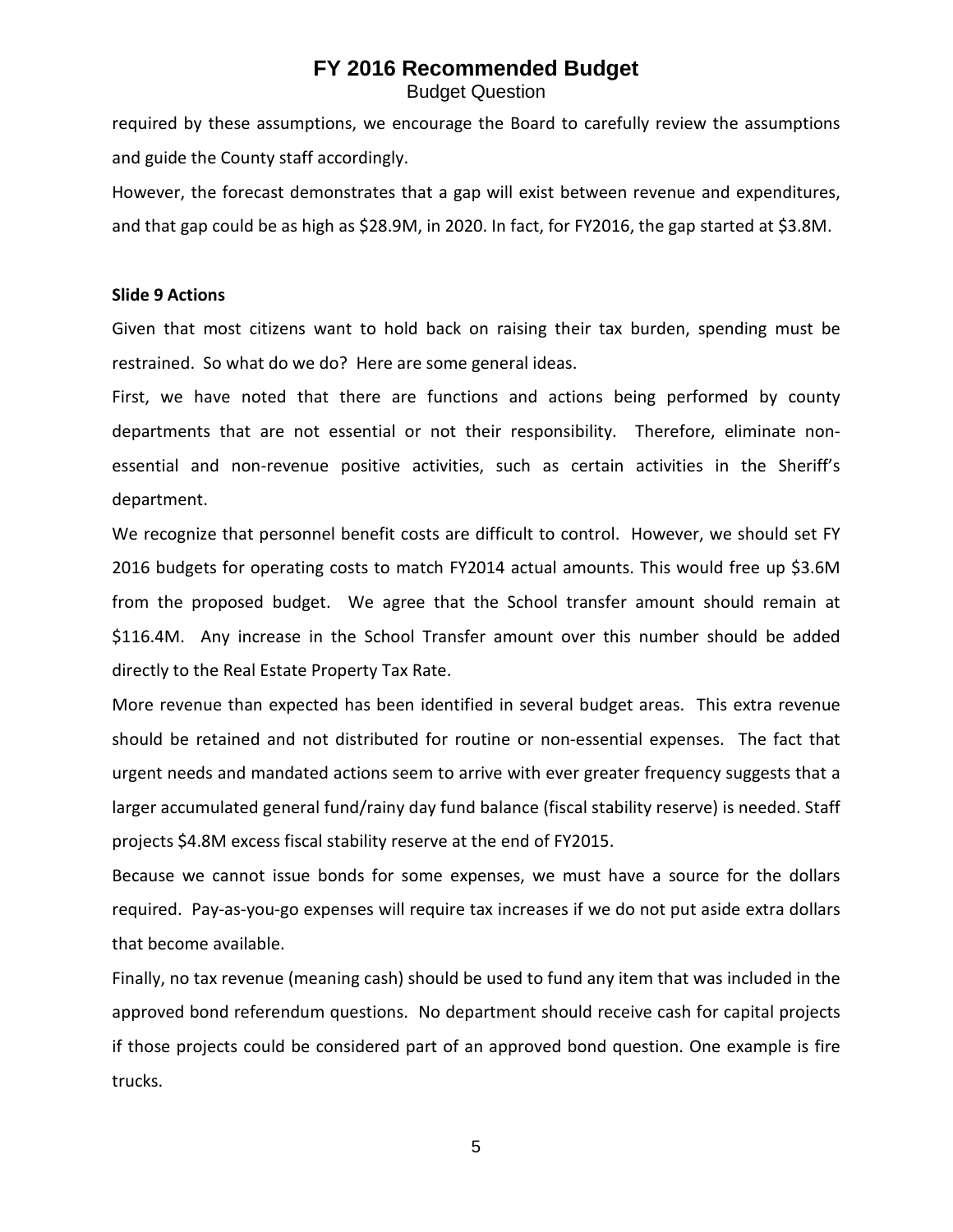Budget Question

The budget proposes to use \$5.21M in cash/revenue to fund items that could be funded through approved bond questions. Using bonds for these expenses frees up cash for other one time purposes.

In this vein, we support the County's use of remaining FY 2005 bond authority to pay for the Judicial Center and Sheriff's Office renovations.

#### **Slide 10 Specific**

I previously discussed the limitations from the compressed schedule. However, we developed the following.

Although not a detailed analysis, these actions could help to constrain costs in the Sheriff's Department.

The CBRC recommends that the Sheriff's Department research hosting our own academy.

Because Spotsylvania currently gets no revenue from issued traffic tickets, we support the Sheriff's plan to incorporate State traffic laws into local ordinances to allow us to retain traffic ticket revenue directly.

The CBRC continues to believe that consolidation of like functions from both the School system and the County offers a real opportunity to reduce costs in the long run and to improve the effectiveness of service.

Therefore, we recommend that the BOS expand our charter. This would allow the members to gain more detailed access to the data and processes used in current functions. It would call for more detail regarding the challenges, decisions and necessary actions to implement a recommended consolidation. A clear statement by the BOS, County Administration, School Board and School Administration is required for any effort to be successful.

### **Slide 11 Specifics Pay-for-Performance**

Based on Lessons Learned in other Virginia Counties, Pay-for-Performance can be an option to recognize high achievement while reducing costs from non-merit across-the-board pay raises.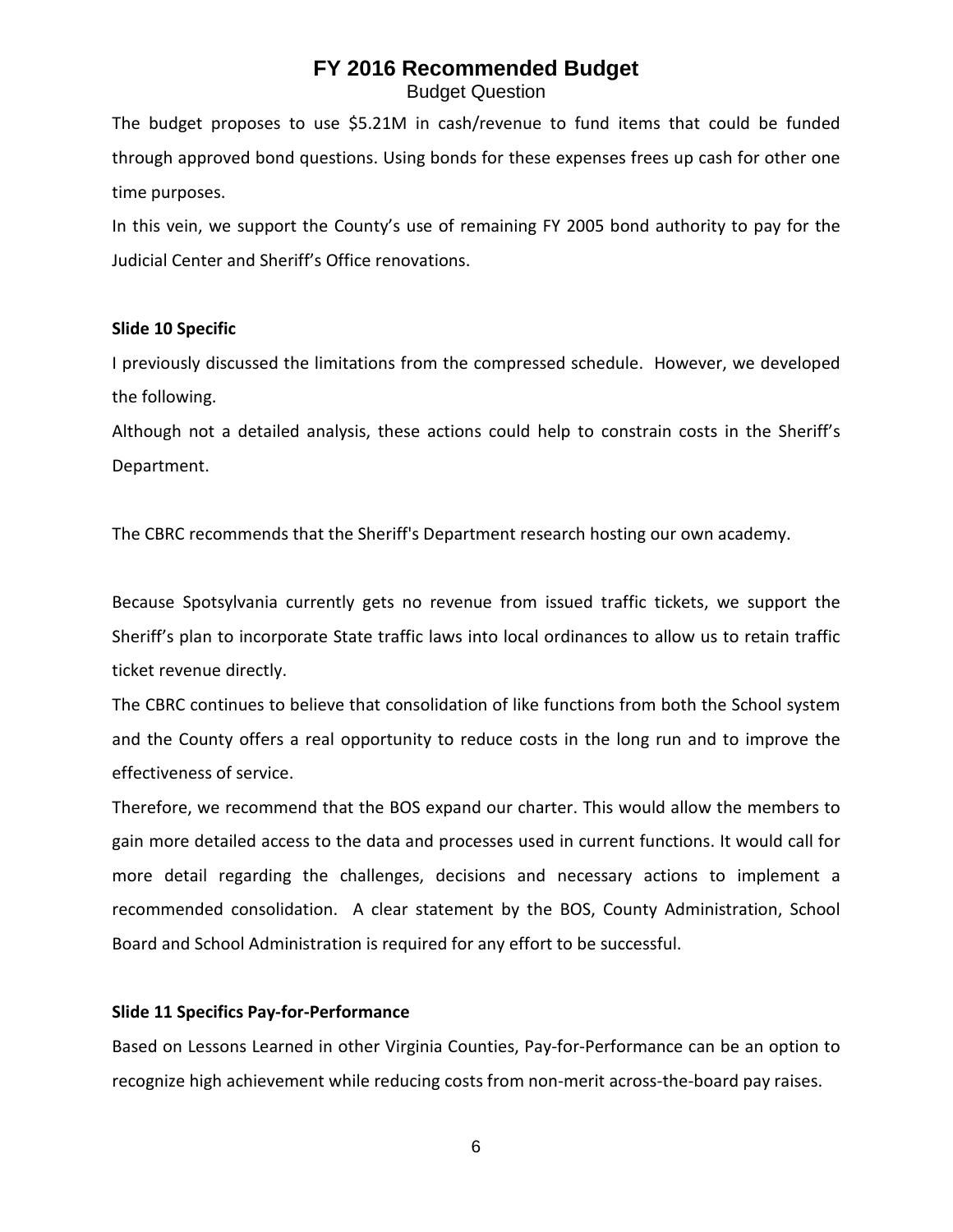Budget Question

It requires in depth research to assure that these benefits are realistic.

In no instance should this system be implemented all at once.

Success depends a great deal on the performance measures defined and the metrics collected about them.

The most successful approach has been to figure out performance and then work pay into the equation.

#### **Slide 12 Final Thoughts**

Much of what I have presented here today is, at best, preaching to the choir - at worst, just preachy. However, it is our intent to provide the perspective of the typical citizen of Spotsylvania.

We have proposed actions that would free up \$8.8M. Combined with the anticipated excess of \$4.8M, the county has\$13.6M of flexibility for one-time expenses.

The people of this county are facing the same challenge as the county itself. Costs are forever rising and paying those costs means taking more money from every citizen, who is already challenged to balance today's financial needs. There are those who want more services, those who want better pay and benefits, those who want growth as a solution, and those that see costs increasing faster than growth can satisfy. And no one really wants to pay more taxes. Bottom line: if the studies and our own experience are right, there will always be a spending problem.

The Five-Year Financial Forecast is not directing, but it is a useful gauge of what will likely occur. It is based on a set of assumptions from the staff's sensing of what the BOS would like to do.

The CBRC does not support all of those assumptions – such as automatic cost-of-living adjustments. However, what is more important is that the BOS review those assumptions in detail with the understanding that the use of these factors establishes expectations among the readers – whether they be county or school staffs, citizens or, bond advisors and managers. It is those factors that project costs increasing faster than revenue, and leading to a gap between the two of \$28.9M, in FY2020.